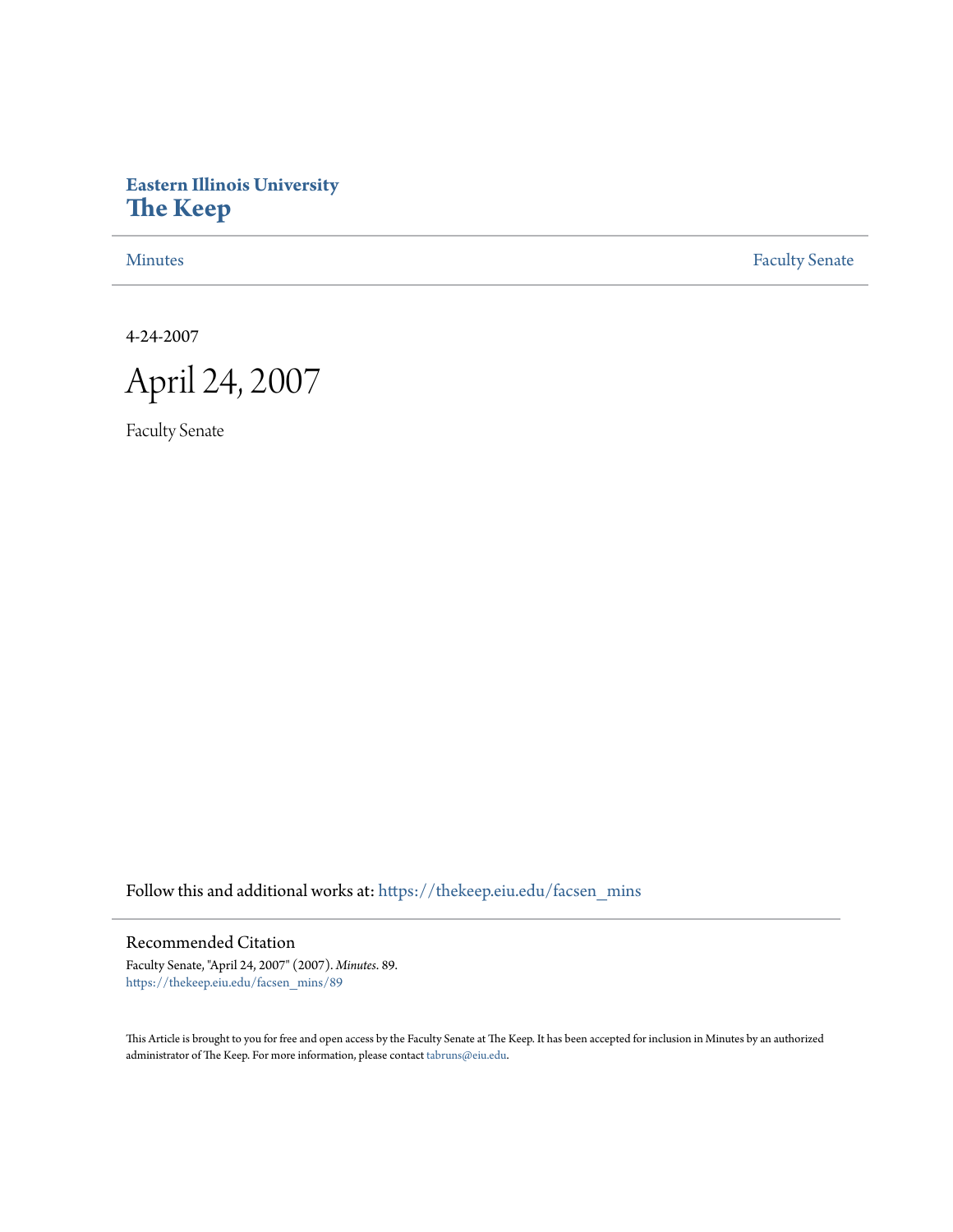# **FACULTY SENATE MINUTES FOR April 24, 2007 (Vol. XXXV, No. 21)**

The 2006 – 2007 Faculty Senate minutes and other information are available on the Web at http://www.eiu.edu/~FacSen The Faculty Senate agenda is posted weekly on the Web, at Physical Sciences Building 1450, and on the third-level bulletin board in Booth Library. Note: These minutes are not a complete verbatim transcript of the Senate meeting.

#### **I. Call to order by Chair Assege HaileMariam at 2:00 p.m.** (University Ballroom)

Present: J. Ashley, A. Brownson, L. Curry, R. Fischer, A. HaileMariam, J. Kilgore, R. Marshall, R. Mazumder, J. Pommier, T. Sinclair, J. Snyder, J. Stimac, D. Van Gunten, and B. Wilson. Excused: B. Joyce.

Guests: B. Lord (Provost and VPAA), J. Johnson (Dean, CAH), D. Cuthbert (Student Government Representative), J. Eyer (Student Government Representative), C. Kromphardt (Student Government Representative).

## **II. Approval of Minutes of 17 April.**

Approval of the Minutes of 17 April (Snyder / Sinclair) with correction – Yes: Brownson, Curry, Fischer, HaileMariam, Kilgore, Mazumder, Pommier, Sinclair, Snyder, Stimac, and Van Gunten. Abstain: Ashley, Marshall, and Wilson.

## **III. Announcements**

- A. Ceremony for Virginia Tech shooting victims, 24 April from 1 4 PM (public participation). Program begins at 4 PM, Grand Ballroom, MLK Jr. Union. Senator Kilgore (see IV.F) suggested that with respect to the tragedy last week at Virginia Tech, that maybe the Faculty Senate make a statement about mass shootings on campuses and possibly urge our legislators to fast-track the Brady Bill. Senator Curry said that as an individual, she would be comfortable with contacting her legislators, but that she is not comfortable with the Faculty Senate doing so. Senator Ashley suggested that a call to faculty be placed to see what the faculty think. Senator HaileMariam said that it is a person's right to bear arms, but the problem arises when the person is mentally unfit.
- B. Senator Fischer asked that faculty interested in the Eastern Reads! Program please contact him  $(rufische@eiu.edu)$ . The program needs about twenty additional faculty who are willing to commit 1.5 hours of their time on Friday, 17 August. If interested in volunteering for the program, faculty access a form at http://www.eiu.edu/~orient/ervolunteer.php. If you have any questions about the program please feel free to contact Bud Fischer (rufischer@eiu.edu) or Bonnie Irwin (bdirwin@eiu.edu).

#### **IV. Communications**

- A. Email of 16 April from Joseph Williams, Chair of UPC, re: Membership for the 2007 2008 Academic Year.
- B. Memorandum of 22 April from Christine McCormick, re: Criteria for recognition of faculty retirees.
- C. Email of 23 April from Gail Richard, re: Faculty Senate Appointments.
- D. Email of 23 April from John Kilgore, re: Gun control.
- E. Email of 24 April from Rich McDuffie, re: Scholarship for Study Abroad

# **V. Old Business**

- A. Committee Reports
	- 1. Executive Committee: Chair HaileMariam gave the end of the year summary of Faculty Senate activities. Chair HaileMariam thanked the Senate and indicated that serving as chair was a unique opportunity to learn about Eastern Illinois University and to see the larger picture. She thanked each senator for being good colleague and teachers to her during her chair tenure and indicated that she could not have asked for a better Faculty Senate these last two years. Chair HaileMariam added that the Executive Committee functioned as a team during the tenure and she thanked Senator Ashley and Senator Stimac for their hard work. Chair HaileMariam indicated that during the 2006 – 2007 Academic Year, the Faculty Senate was able to accomplish the following:
		- a. Increased collegiality and communication with other committees on campus as well as the administration. The status of the Faculty Senate was raised on campus by including these other committees and by the role it took on key issues. Larger issues, e.g., working on the EWP with John Oertling and Debra Reid; reduction in number of members on CUPB; problems involving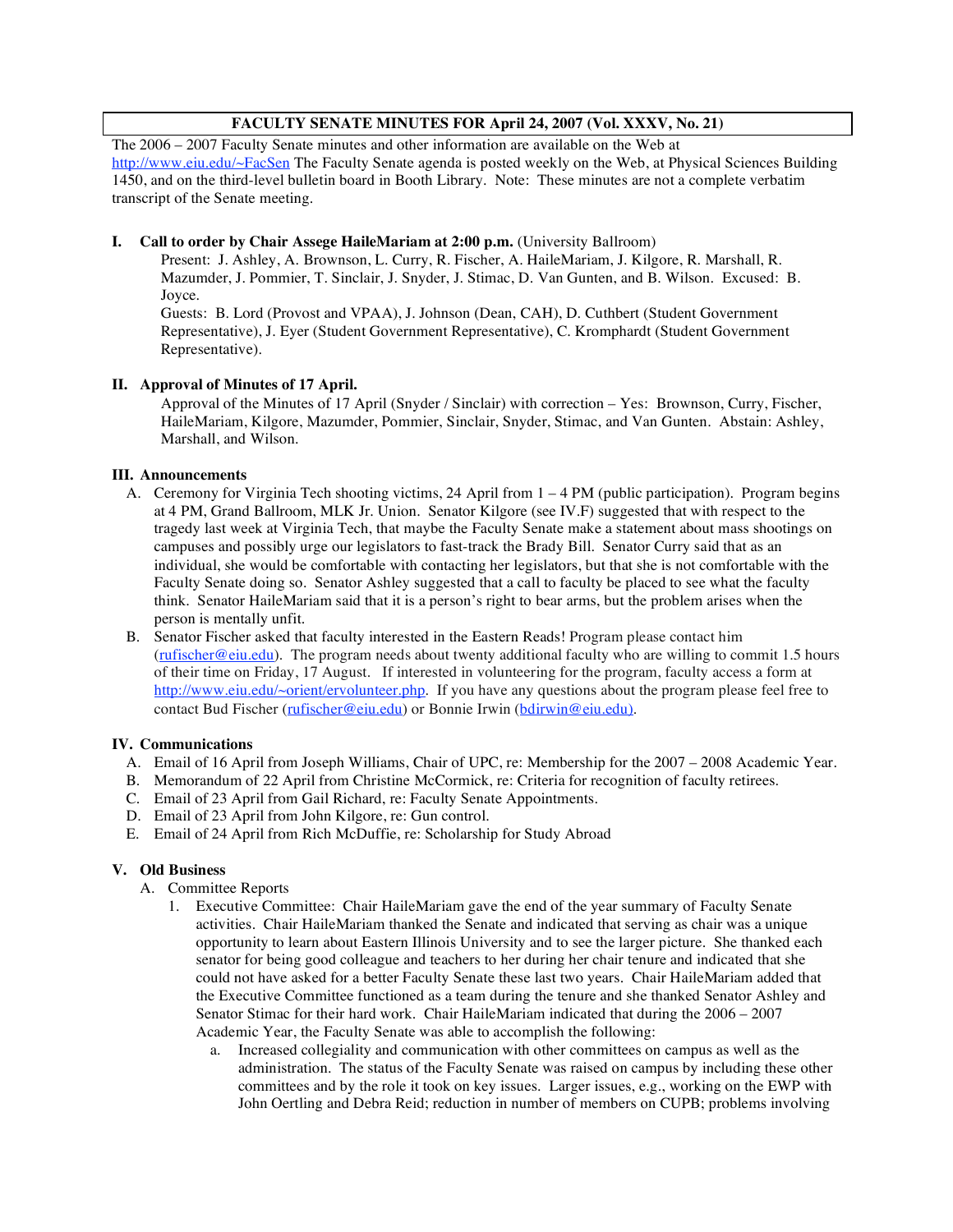ITS/Business Affairs should be identified though program evaluation, were worked on prior to them being brought before the Faculty Senate.

- b. This year's Faculty Forum, given the weather conditions, were very successful and the outcome of having electronic discussions in the future.
- c. The Faculty Retirement Recognition Wall will be built this summer. Thanks to the committee, chaired by Christine McCormick, the criteria have been decided (more than 15 years of service, Unit A or Unit B faculty or chairs, must have retired since 2000). President Hencken, Provost Lord, and Dean Lanham are thanked for their efforts in this as well.

The Faculty Senate still needs to focus or accomplish the following items:

- a. The status of departmental chairs serving on the executive committee should be clarified. They are elected to Faculty Senate, but there is an apparent hesitation to allow them to serve on the committee.
- b. The Faculty Senate webpage needs to be updated and follow the suggestions of web template for Eastern Illinois University. The Faculty Senate needs a dedicated graduate assistant. The Faculty Senate webpage should be the primary source of communication for the faculty.
- c. The Faculty Senate Chair position should help raise the status and profile of the Faculty Senate across campus. Part of this should be that the chair should be invited to all university functions and introduced.
- d. The Faculty Senate should be closely involved with the process of the revising the EWP.
- e. The Faculty Senate is urged to consider expanding the role of the Budget Transparency Committee to include following up with ITS/Business Affair's program evaluation.

The Executive Committee thanks Provost Lord for his leadership. Through the Provost's Management Letter, the academic mission of Eastern Illinois University has a real direction in which to head. The Provost has also been supportive of the needs of the faculty and has respectfully listened, even when he disagreed, and always gives explanations to his view.

- 2. Nominations Committee: Senator Pommier stated that John Oliver would be appointed to the Intercollegiate Athletic Board to serve out the term of Daneen Deptula. This will be a two-year position.
- 3. Elections Committee: Executive Committee elections were held. Senator Brownson nominated Senator Curry for Chair. There were no other nominations. Yes: Ashley, Brownson, Curry, Fischer, HaileMariam, Kilgore, Marshall, Mazumder, Pommier, Sinclair, Snyder, Stimac, Van Gunten, and Wilson. Senator Curry elected 14-0-0 as the chair of Faculty Senate for the 2007 – 2008 year. Senator Ashley nominated Senator Brownson for Vice Chair. Senator Stimac nominated Senator Snyder for Vice Chair. A roll call vote was taken; voting for Brownson: Ashley, Brownson, Kilgore, Marshall, Mazumder, Sinclair, Van Gunten, and Wilson; voting for Snyder: Curry, Fischer, HaileMariam, Pommier, Snyder, and Stimac. Senator Brownson elected as Vice Chair of Faculty Senate for the 2007 – 2008 year. Senator Ashley nominated Senator Snyder for Recorder. Senator HaileMariam nominated Senator Stimac for Recorder. A roll call vote was taken; voting for Snyder: Ashley, Brownson, Curry, Fischer, Kilgore, Marshall, Mazumder, Pommier, Sinclair, Snyder, Van Gunten, and Wilson; voting for Stimac: HaileMariam. Abstain: Stimac. Senator Snyder elected as Recorder of Faculty Senate for the 2007 – 2008 year. The Executive Committee of the Faculty Senate for 2007 – 2008 will be Curry (Chair), Brownson (Vice Chair), and Snyder (Recorder).
- 4. Faculty Student Relations Committee: no report.
- 5. Faculty Staff Relations Committee: no report.
- 6. Budget Transparency Committee: Senator Ashley stated that he liked the suggestion made by Chair HaileMariam to expand the role of the Budget Transparency Committee.
- 7. Faculty Forum Committee: no report.
- 8. Other Reports
	- a) Provost's Report: Provost Lord indicated that he will try to get help from CATS as well as a graduate assistant for the Faculty Senate in the future. The Provost stated that this past Saturday's Open House was very successful and that the number of incoming freshman appears good. This Thursday he, President Hencken, and others will be going to Springfield to discuss budgets. They will be asking for additional funding, but are not sure of how the legislature will proceed with the requests from higher education. The Provost encouraged all faculty to attend Commencement on 5 May if possible. Provost Lord thanked the Executive Committee for the work they did this year.